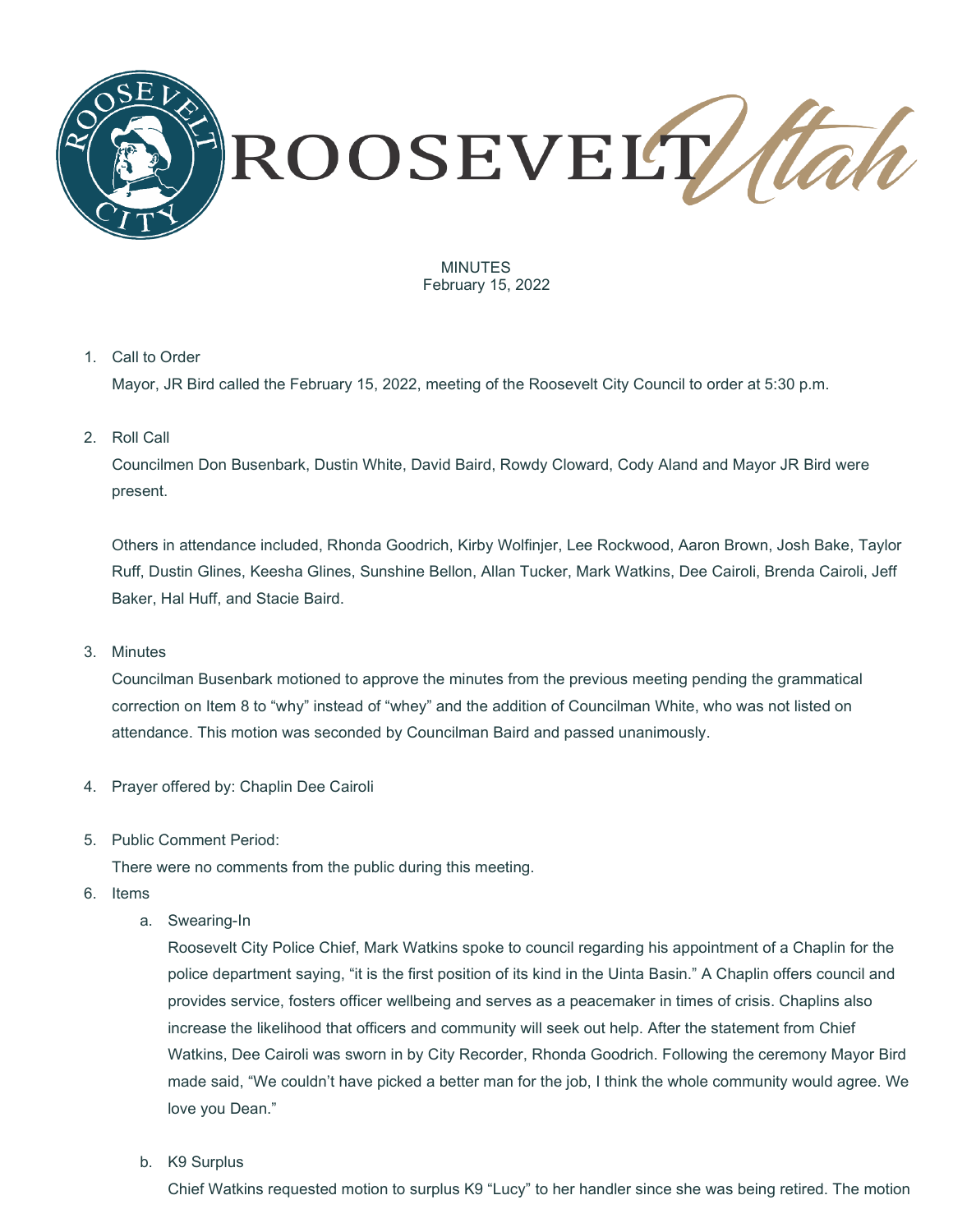was made by Councilman Baird and seconded by Councilman Busenbark. The motion passed unanimously, and Chief Watkins purchased K9 Lucy for \$1.00 on behalf of her handler.

c. Employee of the Month

Dustin Glines, Parks and Recreation Supervisor was nominated for February's Employee of the Month. Mr. Glines was nominated by a member of the public with the following comment, "he is dedicated to making the parks a great place to congregate for the community to spend their time." Mr. Glines was presented with his award and was thanked and congratulated by the Mayor, Committee, and City staff who were in attendance for his hard work and dedication.

## d. End of Year Fire Report

Roosevelt Fire Chief, Lee Rockwood presented the fire statistics for 2021. He highlighted statistics such as the quick response time of the volunteer department, explaining that City fire fighters get a call, get to the station, change and get to the fire in an average of 9-minutes inside city limits. Chief Rockwood also noted a 7% increase in fires in Duchesne County, which lead to 105% increase in Roosevelt Fire Department total man hours spent responding in Duchesne County. He explained that this is helpful information when it comes time to renew our contract with the County. Mayor Bird asked about the number of wildland fires and Chief Rockwood responded that the Roosevelt Fire Department responded to 46, which is a drop from 2020 despite the dry spell. In closing Chief Rockwood thanked council saying "we are slowly getting in our new PPE and we apricate the support".

## e. Golf course update

Aaron Brown, Head Golf Professional at the Roosevelt City Golf Course presented an update on the 2021 season. Mr. Brown stated, "this year is one of the best on record. From 2020 to 2021 every category is up. We're proud of that. It took a lot of hard work from the staff." Mr. Brown also explained that last year's tournament numbers were down due to covid, but still generated \$175,000 for our community. The children's tournament last year was a big success and brough 300 people to town. Tournaments are rebooking now and the golf course is receiving requests for new tournaments as well. The golf course is trying to accommodate tournaments without taking up too much of the publics' peak time. Mayor referenced cart issues and suggested that would be coming before council soon. Children's tournament last year was a big success and brough 300 people to town.

## f. 2022 Street Reconstruction Project

Jeff Baker, Project Engineer at Jones and DeMille Engineering provided Council with an update on the 2022 Street Reconstruction project. Mr. Baker said that they would be adding secondary lines to project. Mr. Baker also informed Council that there were five prime bidders right now and that the bid opening has moved to march 8<sup>th</sup> at the Jones and DeMille office.

## g. IEC Contract

City Manager, Josh Bake presented an updated IEC contract to Council. IEC was anticipating starting January 1, 2022 but had already begun working prior to that date that was listed in the original contract. Mr. Bake reminded Council that they had already approved this contract and added that the proposed changes would move the start date to January 1 ,2022 which would mean that the City would essentially be getting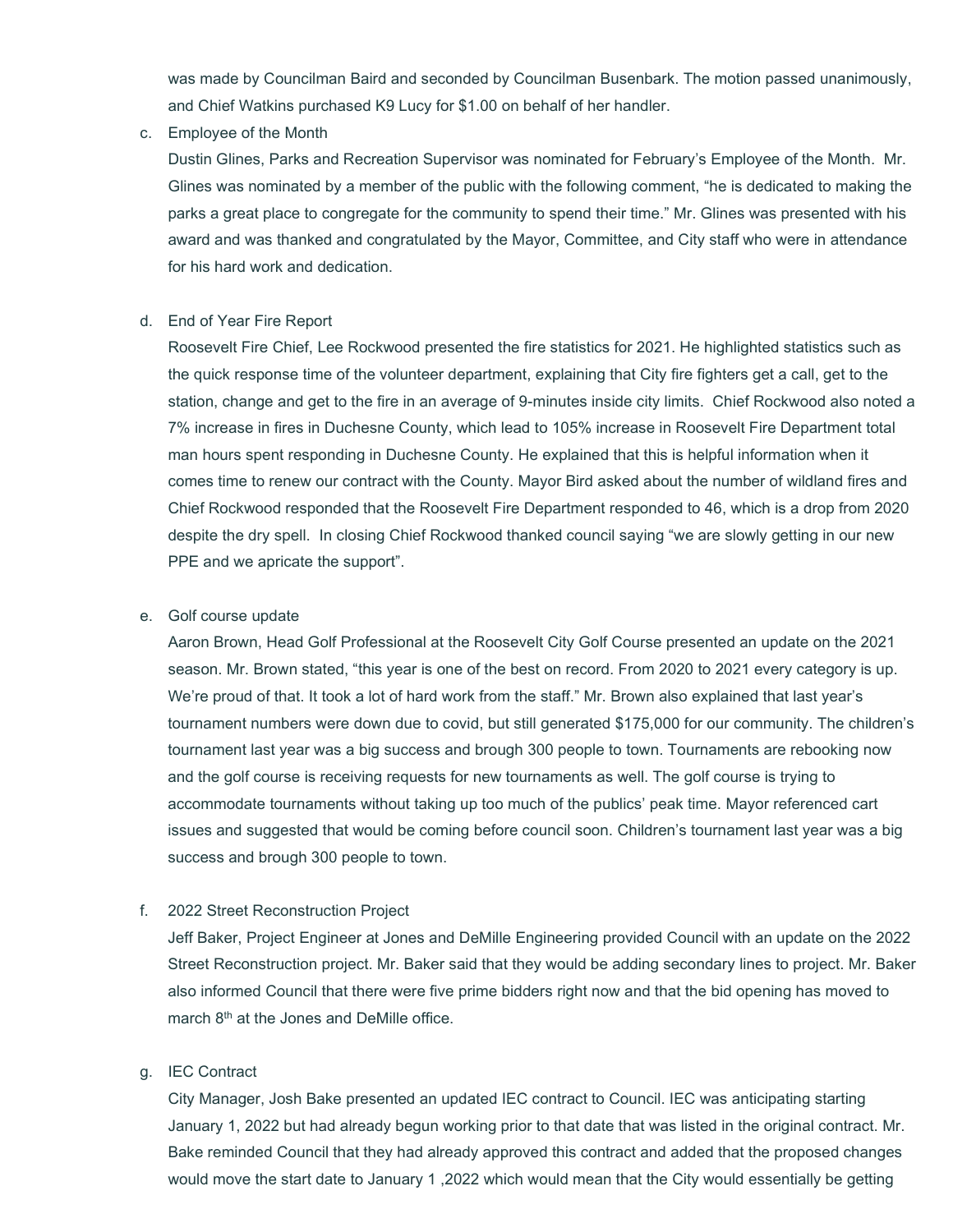more work for free. Councilman Busenbark requested regular updates from IEC be presented at City Council. Mr. Bake responded that those updates are already a part of the plan. Councilman Busenbark then motioned to approve the IEC contracts and was seconded by Councilman Baird. The motion passed unanimously, and the updated contract was approved.

#### h. Bird Scooter MOU

City Manager, Josh Bake presented a copy of the MOU that had been given to Vernal City by Bird Scooter. Mr. Bake explained key components of the MOU such as, the City would have the ability to control some of the aspects of how the scooters are managed. For example, the City can dictate hours of operation and use geofencing to prohibit the use of scooters at crowded events such as UBIC. In exchange the MOU stipulates that the City agrees to not put any additional regulations on the use of the scooters, outside of the requirements that already exist for bicycles. Councilman Baird asked about how individuals go about using the scooter- do they have to apply for a license from the company? Mr. Bake explained individuals have to verify a lot of things including that they are 18, as well as accept liability for damage. Mr. Bake added that the MOU contains indemnity for the City for any vandalism or damage Bird Scooter property may incur. Chief Watkins was asked for his opinion on the matter and stated that he was, "concerned about crosswalk safety but thinks that overall, it's a good idea for the City. Just like anything else, this will open up something, but all in all it's a good idea." Councilman Busenbark asked if there was a way for police to keep track so that we are know if there are an increase of problems such as traffic incidents due to the scooters. Chief Watkins responded that with the new reporting system the Police Department recently got, it should not be difficult to generate numbers showing if there are issues with the scooters. After further discussion about the pros and cons of the scooters, Mr. Bake told council, "at this time we cannot prohibit their business, we are determining approval for the MOU so that we can partner with them for the benefit of the City." Chief Watkins then voiced his approval saying, "we definitely want the MOU." City Attorney, Grant Charles added "an MOU and a contract are not the same thing. This is not strong on all of the elements of a contract, but it gives us a strong idea of what they are doing. Councilman Baird then made a motion to approve signing of the MOU with Bird Scooters and was seconded by Councilman Cloward. The motion passed unanimously, and signing of the MOU was approved.

## i. CIB Project list update

City Manger, Josh Bake asked City Council to review the CIB project list for the City. Mr. Bake informed Council that CIB will only be keeping a 1-year project list, rather than a 2-year list. Roosevelt City will still maintain a 2- year list for our reference. The deadline for submitting our list to CIB is in March. Mr. Bake recommended to council that they keep the same 7 projects currently on the list, but reprioritize them based on the upcoming needs of the City. Mr. Bake also reminded Council that outside of emergencies, projects need to be on the CIB list, otherwise they will not get funded. He added that, conversations that have taken place with commissioners suggested that now would be a great time to apply for funding for the ball field, especially since we have plenty of funds to match and strong community support. Councilman Busenbark questioned the construction project and wanted to know if it included secondary water on North Crescent. Public Works director, Kirby Wolfinjer responded that the project is combination of North Crescent and transite lines that need to be replaced. Mayor Bird then shared his perspective saying, "I don't feel like Roosevelt City should be investing that amount of infrastructure for people who aren't in the City." Mr.